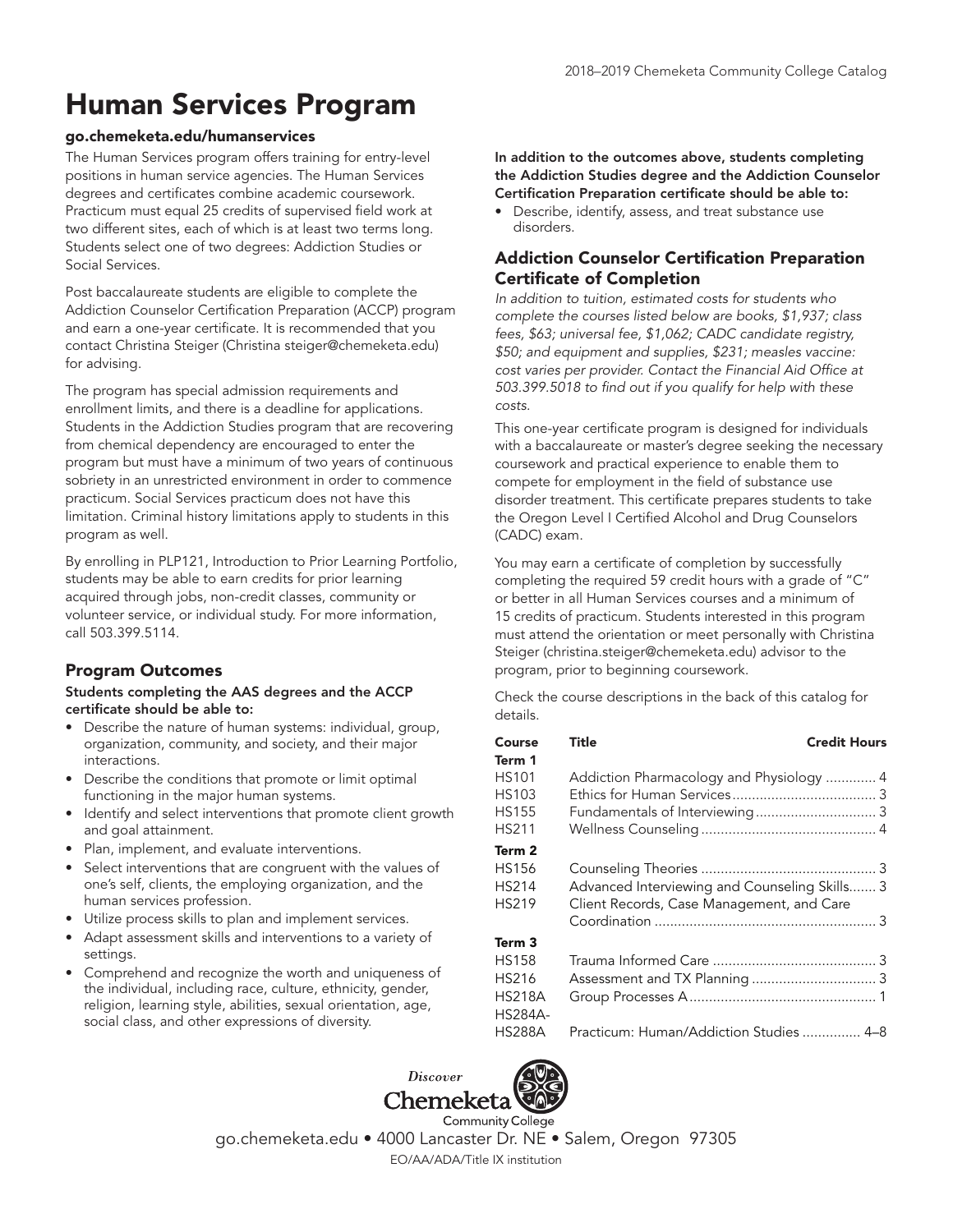#### Term 4

| <b>HS201</b>   | Addiction and the Family System 3       |
|----------------|-----------------------------------------|
| <b>HS217</b>   |                                         |
| <b>HS218B</b>  |                                         |
| <b>HS284A-</b> |                                         |
| <b>HS288A</b>  | Practicum: Human/Addiction Studies  4–8 |
| Term 5         |                                         |
| <b>HS209</b>   |                                         |
| <b>HS213</b>   |                                         |
| <b>HS218C</b>  |                                         |
| <b>HS284A-</b> |                                         |
| <b>HS288A</b>  | Practicum: Human/Addiction Studies  4–8 |

# Addiction Studies Associate of Applied Science Degree

In addition to tuition, estimated costs for students who complete the courses listed below are books, \$3,510; class fees, \$109; universal fee, \$1,782; CADC candidate registry, \$50; and equipment and supplies, \$278; measles vaccine: cost varies per provider. Contact the Financial Aid Office at 503.399.5018 to find out if you qualify for help with these costs.

The Addiction Studies degree prepares students to work in public and private agencies treating chemically-dependent people and their families. Training sites include both residential and outpatient programs.

The Addiction Studies degree is recognized by the National Association of Alcohol and Drug Abuse Counselors as an educational provider. Most courses may be used for continuing education requirements for many certified and licensed professionals. The curriculum includes courses in alcohol and drug information, family dynamics, case management, and individual and group counseling skills.

An associate of applied science degree is awarded upon successful completion of the required 99 credit hours with a grade of "C" or better in WR121 and all Human Services courses. Twenty-five credits of practicum are required, at least 15 of which must be in a substance use disorder studies placement; 10 credits can be satisfied at a social services placement.

| Course<br>Term 1 | <b>Title</b>                                | <b>Credit Hours</b> |
|------------------|---------------------------------------------|---------------------|
| <b>HS101</b>     | Addiction Pharmacology and Physiology  4    |                     |
| <b>HS150</b>     | Personal Effectiveness in Human Services  3 |                     |
| <b>HS152</b>     |                                             |                     |
| <b>HS158</b>     |                                             |                     |
| <b>WR121</b>     |                                             |                     |
| Term 2           |                                             |                     |
| CIS101           |                                             |                     |
|                  | or                                          |                     |
| CA100            |                                             |                     |
| <b>HS103</b>     |                                             |                     |
| <b>HS155</b>     |                                             |                     |
| <b>HS170</b>     |                                             |                     |
| <b>HS211</b>     |                                             |                     |

#### Term 3

| <b>HS156</b><br><b>HS214</b><br>HS219                                              | Advanced Interviewing and Counseling Skills 3<br>Client Records, Case Management, and Care |  |
|------------------------------------------------------------------------------------|--------------------------------------------------------------------------------------------|--|
| HS260<br><b>HS284A</b>                                                             |                                                                                            |  |
| <b>HS288A</b><br><b>PSY201</b>                                                     | Practicum: Human/Addiction Studies  4-8<br>Psychology: Mind and Body+  4                   |  |
| Term 4<br><b>HS216</b><br><b>HS218A</b><br><b>HS284A-</b>                          |                                                                                            |  |
| <b>HS288A</b><br><b>PSY239</b>                                                     | Practicum: Human/Addiction Studies  4-8                                                    |  |
| Term 5<br><b>HS217</b><br><b>HS218B</b><br><b>HS284A-</b>                          |                                                                                            |  |
| <b>HS288A</b><br><b>MTH060</b>                                                     | Practicum: Human/Addiction Studies  4-8<br>Introductory Algebra (or higher) 4              |  |
| Term 6<br><b>HS201</b><br><b>HS209</b><br>HS213<br><b>HS218C</b><br><b>HS284A-</b> | Addiction and the Family System 3                                                          |  |
| <b>HS288A</b>                                                                      | Practicum: Human/Addiction Studies  4-8                                                    |  |

## Social Services Associate of Applied Science Degree

In addition to tuition, estimated costs for students who complete the courses listed below are books, \$3,910; class fees, \$109; universal fee, \$1,818; and equipment and supplies, \$286; measles vaccine: cost varies per provider. Contact the Financial Aid Office at 503.399.5018 to find out if you qualify for help with these costs.

The Social Services AAS degree program trains students for employment in social service agencies. These agencies provide services in areas such as crisis counseling, employment, housing, mental health, corrections, and advocacy.

The curriculum includes courses in personal growth, interviewing, counseling, assessment, and case management.

An associate of applied science degree is awarded upon successful completion of the required 94 credit hours with a grade of "C" or better in WR121 and all Human Service courses. Twenty-five credits of practicum are required.

| Course Title | <b>Credit Hours</b>                         |  |
|--------------|---------------------------------------------|--|
| Term 1       |                                             |  |
| HS101        | Addiction Pharmacology and Physiology  4    |  |
| <b>HS150</b> | Personal Effectiveness in Human Services  3 |  |
| HS152        |                                             |  |
| <b>HS158</b> |                                             |  |
| WR121        |                                             |  |
|              |                                             |  |